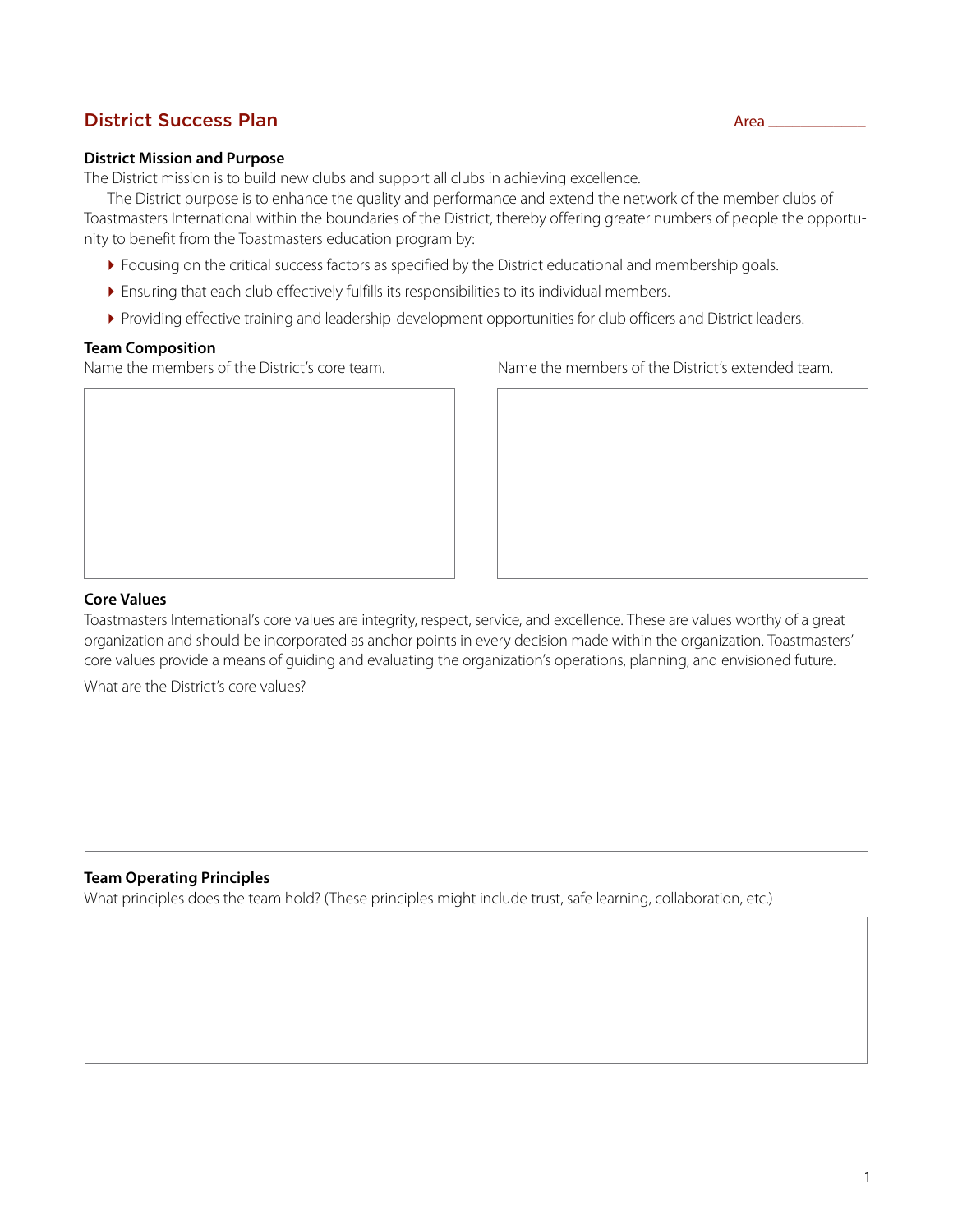#### **Potential Obstacles**

What obstacles will the team have to consider when strategizing? (These might include conflicting personal commitments, distance, unresolved conflict, etc.)

#### **Meeting Protocol**

In general, how will the team process tasks? (For example, consider how often to meet or call, what the team's meeting practices will be, etc.)

### **Team Interactions and Behavioral Norms**

How will decisions be made?

What will be the team's method of communication? Determine the team's first preference, second preference, and so on.

What will the communication parameters be? Parameters might include whether the team communicates by phone or email, whether the team sets up a weekly conference call, or how often team members can expect to communicate.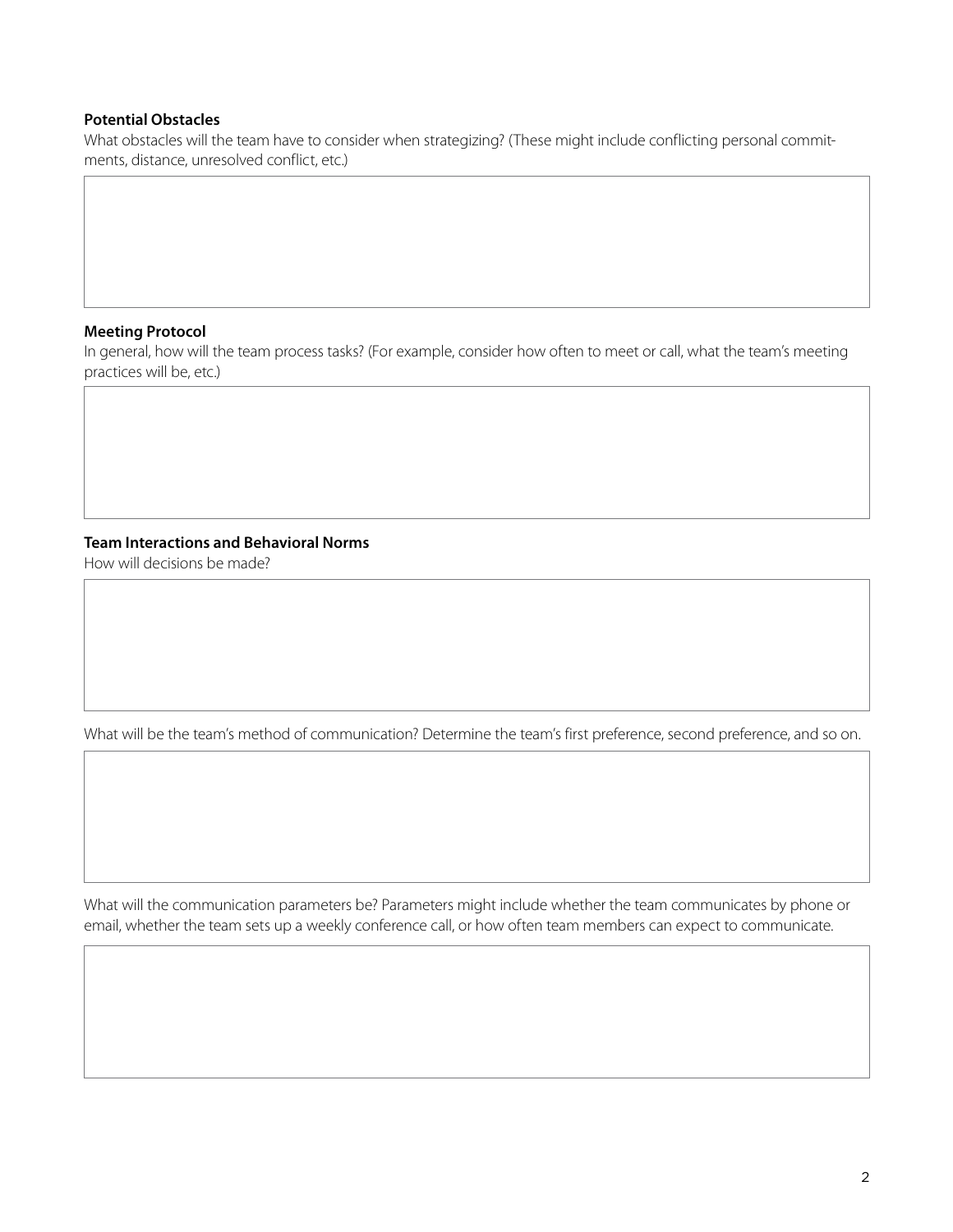How will the team resolve differences of opinion?

How will the team support one another?

How will the team ensure equitable participation when completing activities?

How will team members be held accountable for their responsibilities?

How will the core team and extended teams be recognized for their efforts?

### **Starting Number**

Membership payments base

Club base

Number of Division and Area Directors

### **Qualifying Requirements**

Submission of District Success Plan by September 30

Submission of [Division and Area Directors](https://www.toastmasters.org/resources/Division%20and%20Area%20Directors%20Training%20Report) 

Area Directors by September 30

[Training Report](https://www.toastmasters.org/resources/Division%20and%20Area%20Directors%20Training%20Report) for 85% of Division and Number of Division and Area Directors x 0.85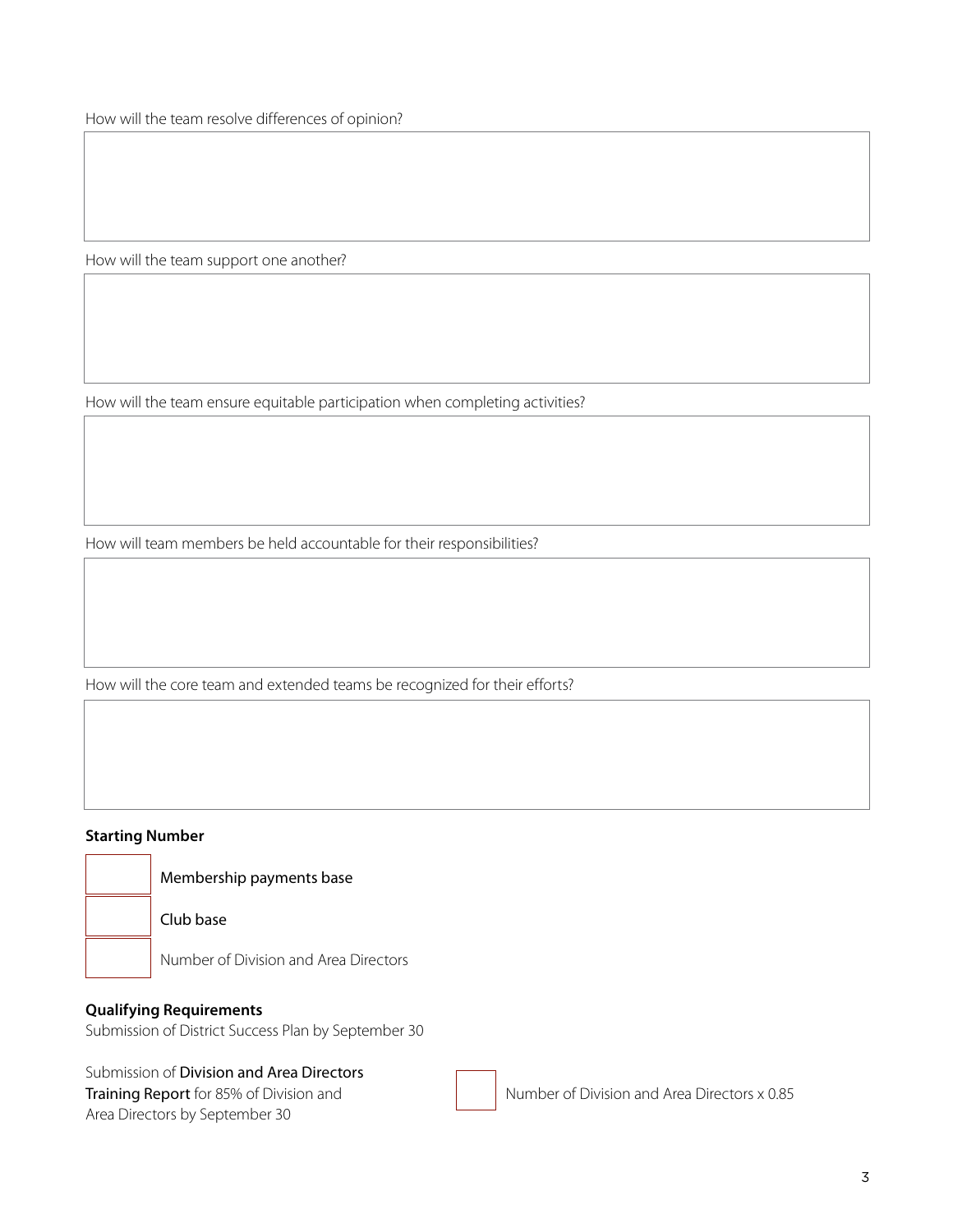# Goal 1: Membership Payments Growth

| Distinguished                | Membership payments base $\times 1.015$ |
|------------------------------|-----------------------------------------|
| Select Distinguished         | Membership payments base $\times$ 1.03  |
| President's Distinguished    | Membership payments base $\times 1.05$  |
| <b>Smedley Distinguished</b> | Membership payments base $\times$ 1.08  |

### **Situation Analysis**

What is the current situation in the District? How many membership payments did the District have last year? Does the District have special challenges? (One situation might be that membership payments usually arrive close to deadline making it necessary to hurry to meet goals.)

### **Strategy**

What strategies will the District take? What has worked in the past? What has not? What new programs or incentives could the District implement? How will the District promote existing programs? How have other Districts been successful? What could the District do to stretch this goal? (The strategy might include tactics, such as creating a contest promoting early submission of membership-renewal dues.)

| Tactic 1 |  |
|----------|--|
|          |  |
|          |  |
|          |  |
| Tactic 2 |  |
|          |  |
|          |  |
| Tactic 3 |  |
|          |  |
|          |  |
|          |  |
| Tactic 4 |  |
|          |  |
|          |  |
| Tactic 5 |  |
|          |  |

#### **Resources**

What people, equipment, meeting places, and money does the District have at its disposal? What committee could work toward the goal? Are any members interested in heading projects toward leadership goals? How much money has been budgeted for achieving this goal? (Resources might include Area and Division Directors and gift certificates to the Toastmasters store.)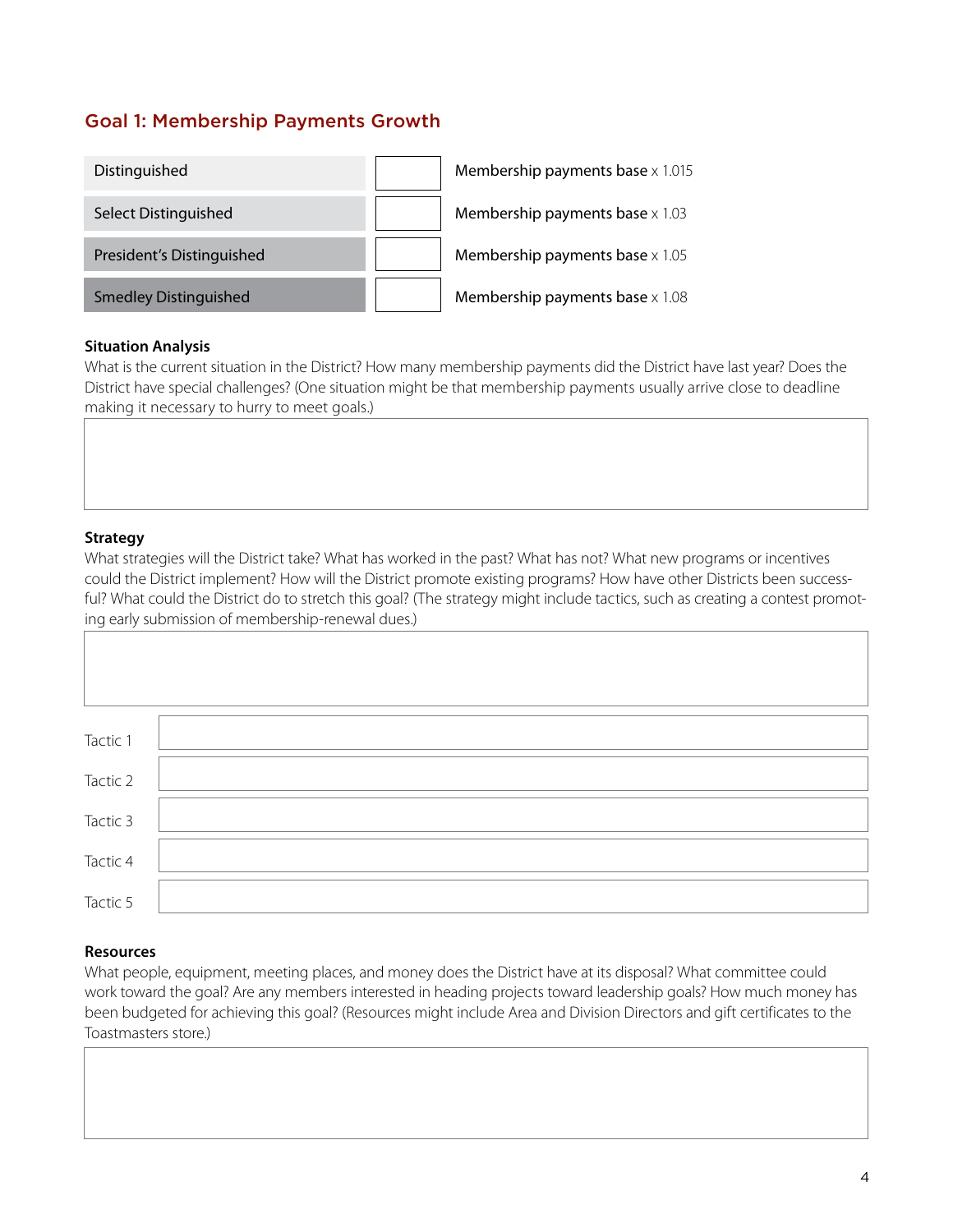## **Assignments**

Who is in charge of each tactic? Who is on each team? What are each team member's specific responsibilities?

| Tactic 1 |  |
|----------|--|
|          |  |
| Tactic 2 |  |
| Tactic 3 |  |
| Tactic 4 |  |
|          |  |
| Tactic 5 |  |

## **Timetable**

When will each tactic item begin? When will each tactic item be complete? How will progress be tracked?

| Tactic 1 |  |
|----------|--|
| Tactic 2 |  |
| Tactic 3 |  |
| Tactic 4 |  |
| Tactic 5 |  |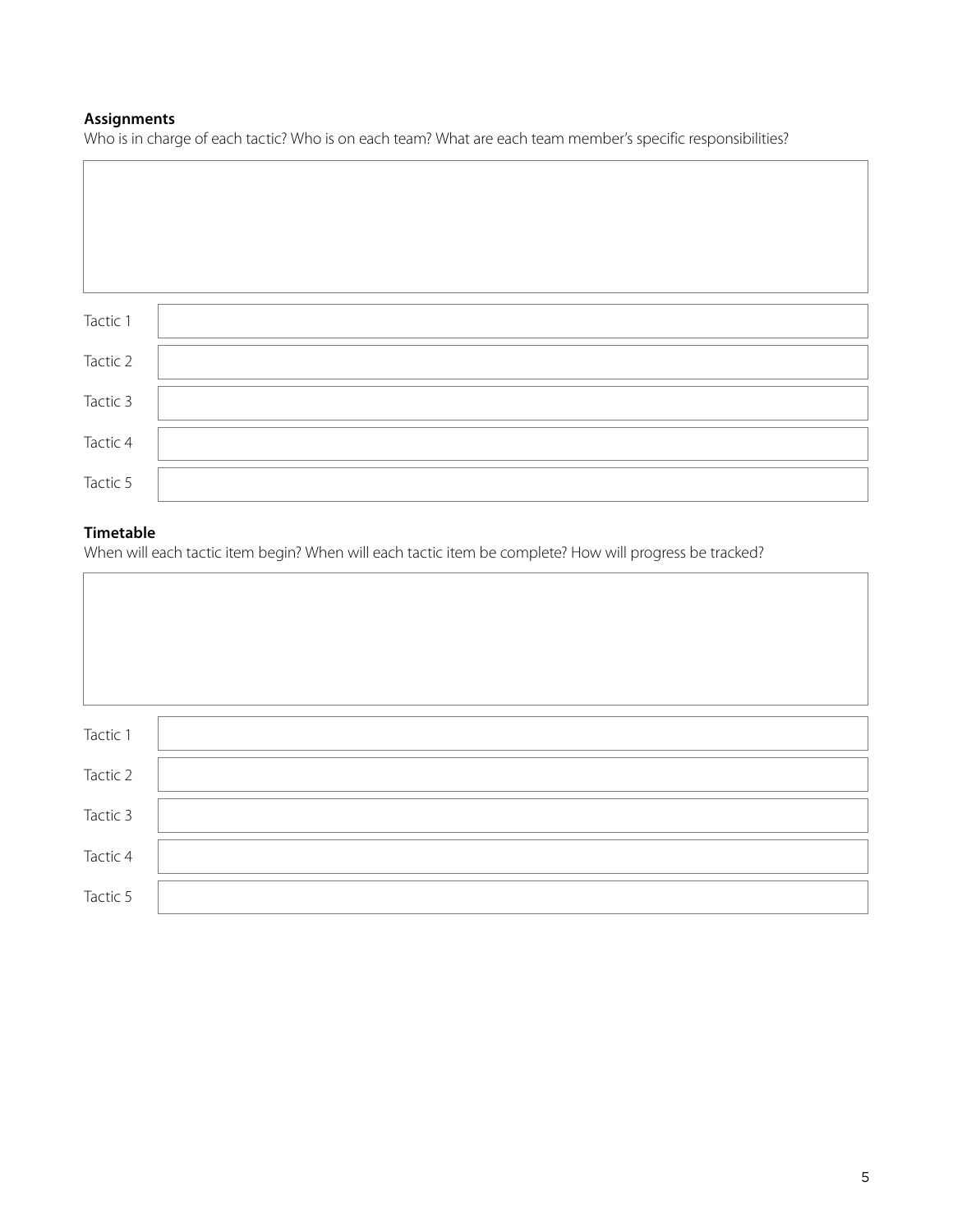# Goal 2: Club Growth



#### **Situation Analysis**

What is the current situation in the District? How many clubs did the District add last year? Does the District have special challenges? (One situation might be that members in the District do not know how to generate interest in new clubs.)

#### **Strategy**

What strategies will the District take? What has worked in the past? What has not? What new programs or incentives could the District implement? How will the District promote existing programs? How have other Districts been successful? What could the District do to stretch this goal? (The strategy might include tactics, such as appointing a club extension chair to pursue leads and scheduling demonstration meetings.)

| Tactic 1 |  |  |
|----------|--|--|
| Tactic 2 |  |  |
|          |  |  |
| Tactic 3 |  |  |
| Tactic 4 |  |  |
| Tactic 5 |  |  |
|          |  |  |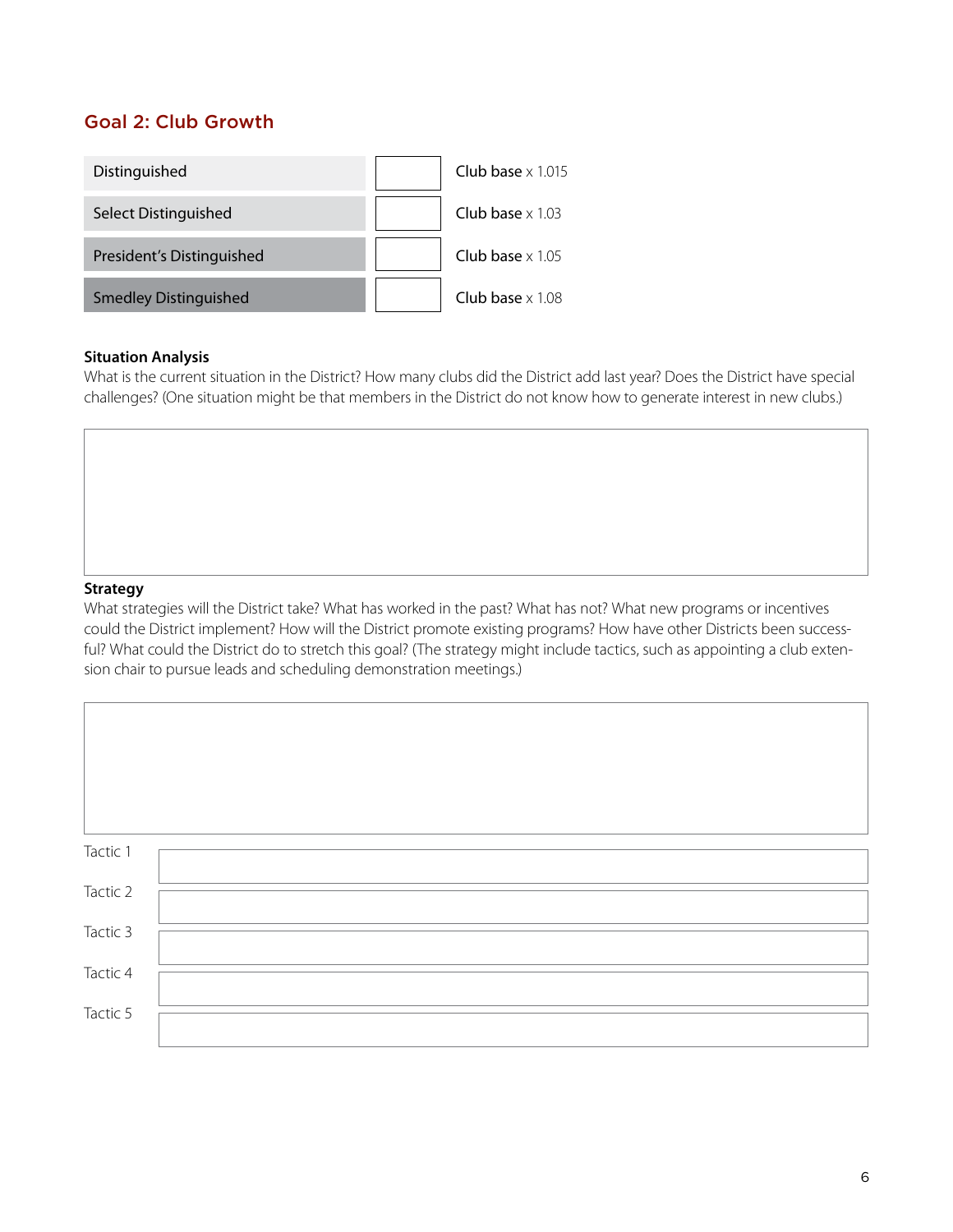### **Resources**

What people, equipment, meeting places, and money does the District have at its disposal? What committee could work toward the goal? Are any members interested in heading projects toward leadership goals? How much money has been budgeted for achieving this goal? (Resources might include a club extension committee, a demonstration team, and newclubs[@toastmasters.org](mailto:newclubs%40toastmasters.org?subject=).)

#### **Assignments**

Who is in charge of each tactic? Who is on each team? What are each team member's specific responsibilities?

| Tactic 1 |  |
|----------|--|
|          |  |
| Tactic 2 |  |
|          |  |
| Tactic 3 |  |
|          |  |
| Tactic 4 |  |
|          |  |
| Tactic 5 |  |

#### **Timetable**

 $\overline{1}$ 

When will each tactic item begin? When will each tactic item be complete? How will progress be tracked?

| Tactic 1 |  |
|----------|--|
| Tactic 2 |  |
| Tactic 3 |  |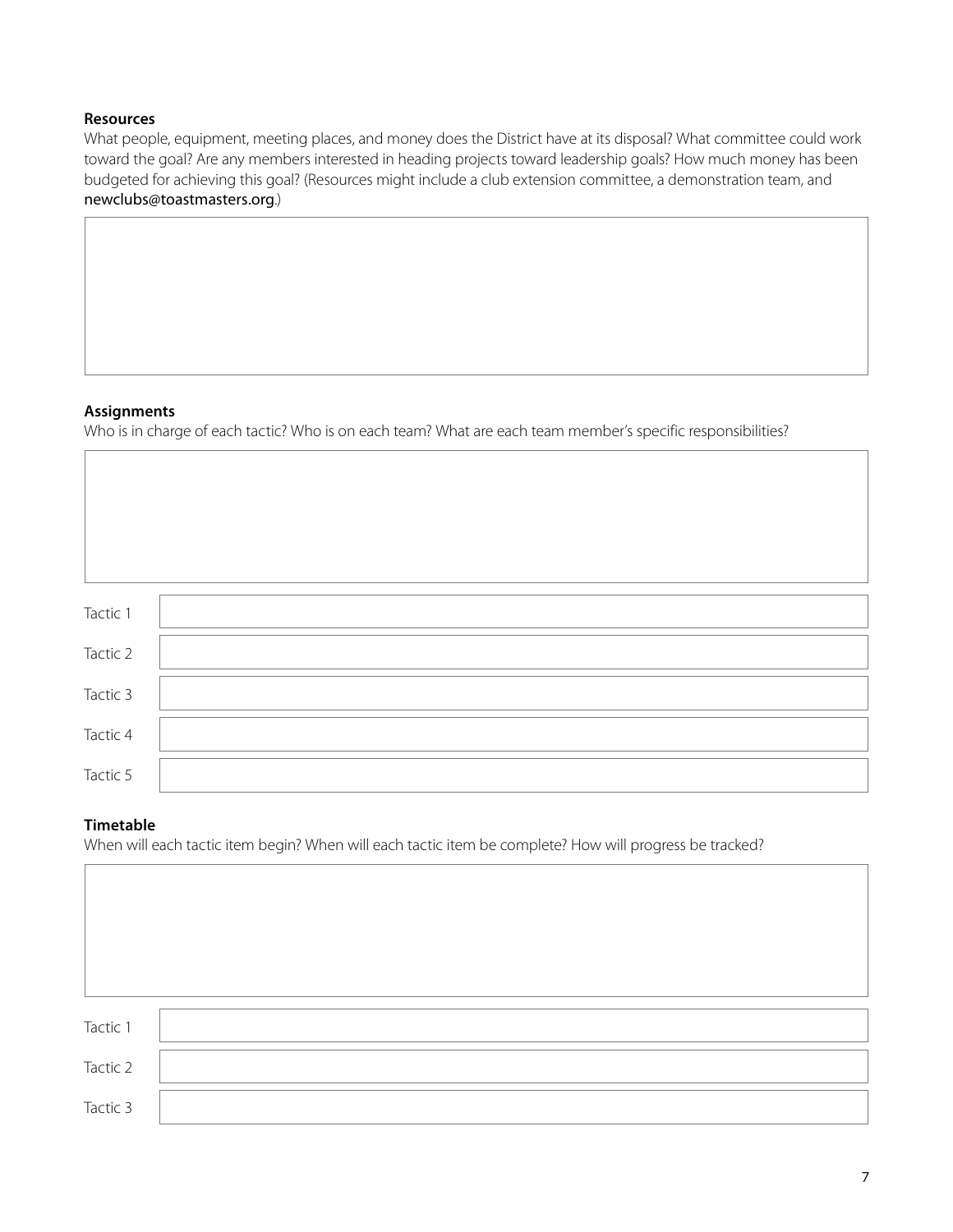| Tactic 4 |  |
|----------|--|
| Tactic 5 |  |

# Goal 3: Distinguished Clubs



### **Situation Analysis**

What is the current situation in the District? What percent of District clubs are typically Distinguished? Do members understand how to achieve success? Does the District have special challenges? (One situation might be that members in the District do not know how to achieve success. Another situation might be that the District has identified four solid new club prospects.)



#### **Strategy**

What strategies will the District take? What has worked in the past? What has not? What new programs or incentives could the District implement? How will the District promote existing programs? How have other Districts been successful? What could the District do to stretch this goal? (The strategy might include tactics, such as training all Area and Division Directors on the Distinguished Club Program.)

| Tactic 1 |  |
|----------|--|
| Tactic 2 |  |
| Tactic 3 |  |
| Tactic 4 |  |
| Tactic 5 |  |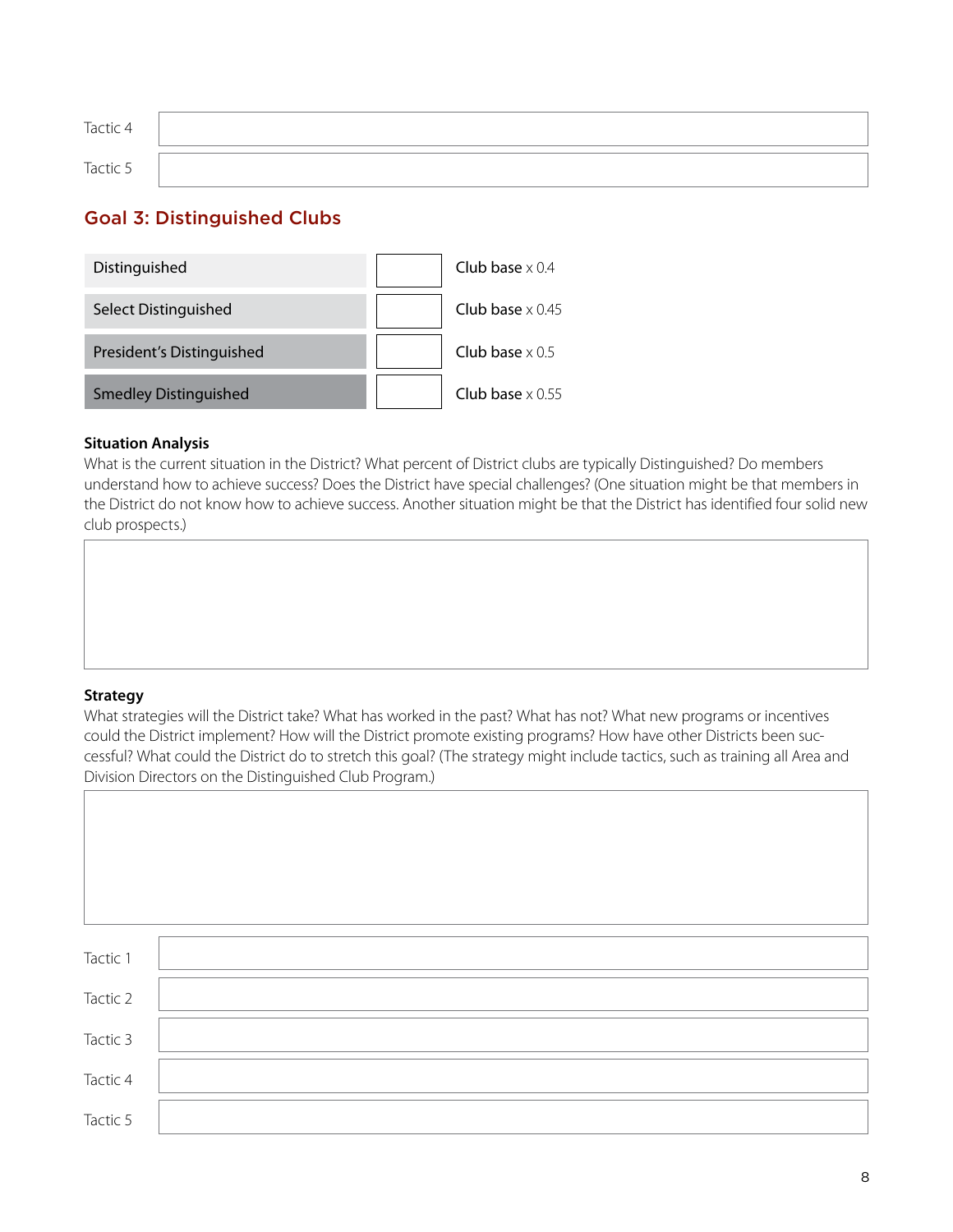### **Resources**

What people, equipment, meeting places, and money does the District have at its disposal? What committee could work toward the goal? Are any members interested in heading projects toward leadership goals? How much money has been budgeted for achieving this goal? (Resources might include Area and Division Directors and the *[Distinguished Club](https://www.toastmasters.org/resources/resource-library?t=1111)  [Program and Club Success Plan](https://www.toastmasters.org/resources/resource-library?t=1111)* (Item 1111).)

#### **Assignments**

Who is in charge of each tactic? Who is on each team? What are each team member's specific responsibilities?

| Tactic 1 |  |
|----------|--|
| Tactic 2 |  |
| Tactic 3 |  |
| Tactic 4 |  |
| Tactic 5 |  |

#### **Timetable**

When will each tactic item begin? When will each tactic item be complete? How will progress be tracked?

| Tactic 1 |  |
|----------|--|
| Tactic 2 |  |
| Tactic 3 |  |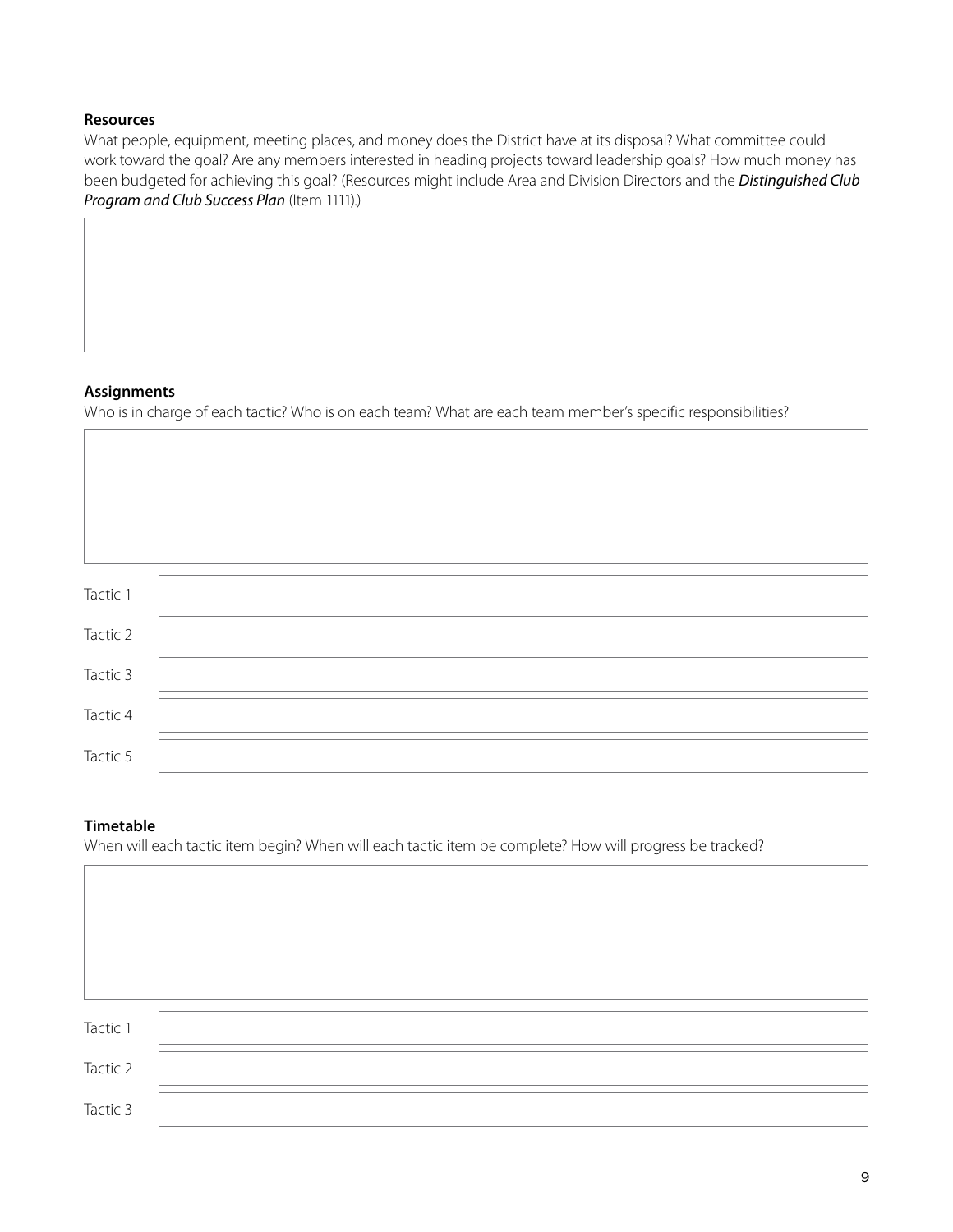| Tactic 4 |  |
|----------|--|
| Tactic 5 |  |

# Additional Goals

Answer the same types of questions to reach each additional District goal. Additional goals might have to do with alignment challenges, new leadership opportunities, or better service to members. Where else is there room for improvement in the District?

### **Goal**

What specific, measureable, attainable, and relevant additional goal can the District meet? (An example of a goal is to add one new Division and three new Areas.)

## **Situation Analysis**

What is the current situation in the District? Do members understand how to achieve success? Does the District have special challenges? (One situation might be that Areas and Divisions have reached their maximum capacity causing service to the members to suffer and limiting leadership opportunities.)

#### **Strategy**

What strategies will the District take? What has worked in the past? What has not? What new programs or incentives could the District implement? How will the District promote existing programs? How have other Districts been successful? What could the District do to stretch this goal? (The strategy might include tactics, such as assigning a District alignment committee to determine best options for realignment and collaborating with the District Leadership Committee to identify leadership opportunities.)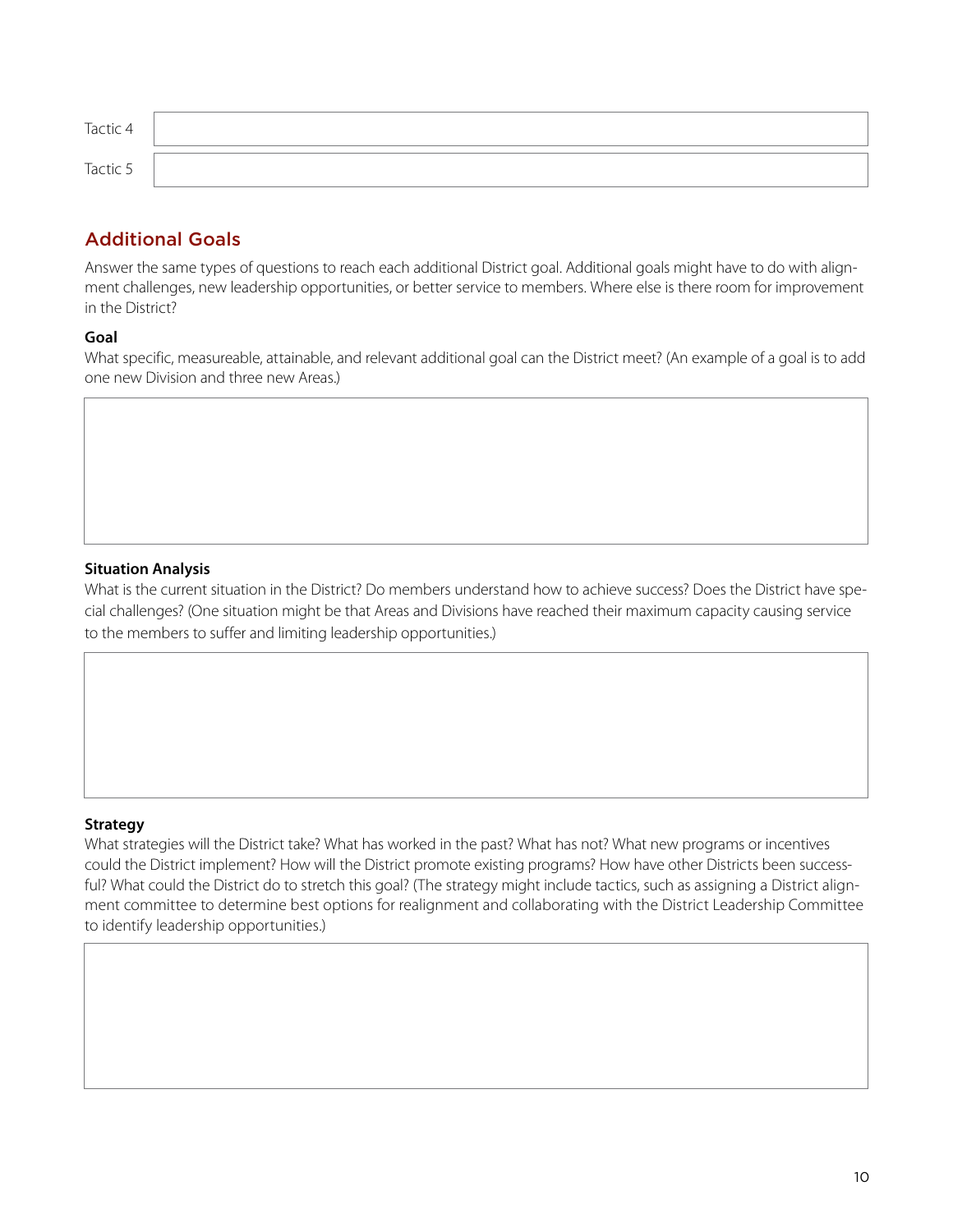| Tactic 1 |  |
|----------|--|
| Tactic 2 |  |
| Tactic 3 |  |
| Tactic 4 |  |
| Tactic 5 |  |

#### **Resources**

What people, equipment, meeting places, and money does the District have at its disposal? What committee could work toward the goal? Are any members interested in heading projects toward leadership goals? How much money has been budgeted for achieving this goal? (Resources might include past District Directors, Area and Division Directors, the District website, and the District Leadership Committee.)

#### **Assignments**

Who is in charge of each tactic? Who is on each team? What are each team member's specific responsibilities?

| Tactic 1 |  |
|----------|--|
| Tactic 2 |  |
| Tactic 3 |  |
| Tactic 4 |  |
| Tactic 5 |  |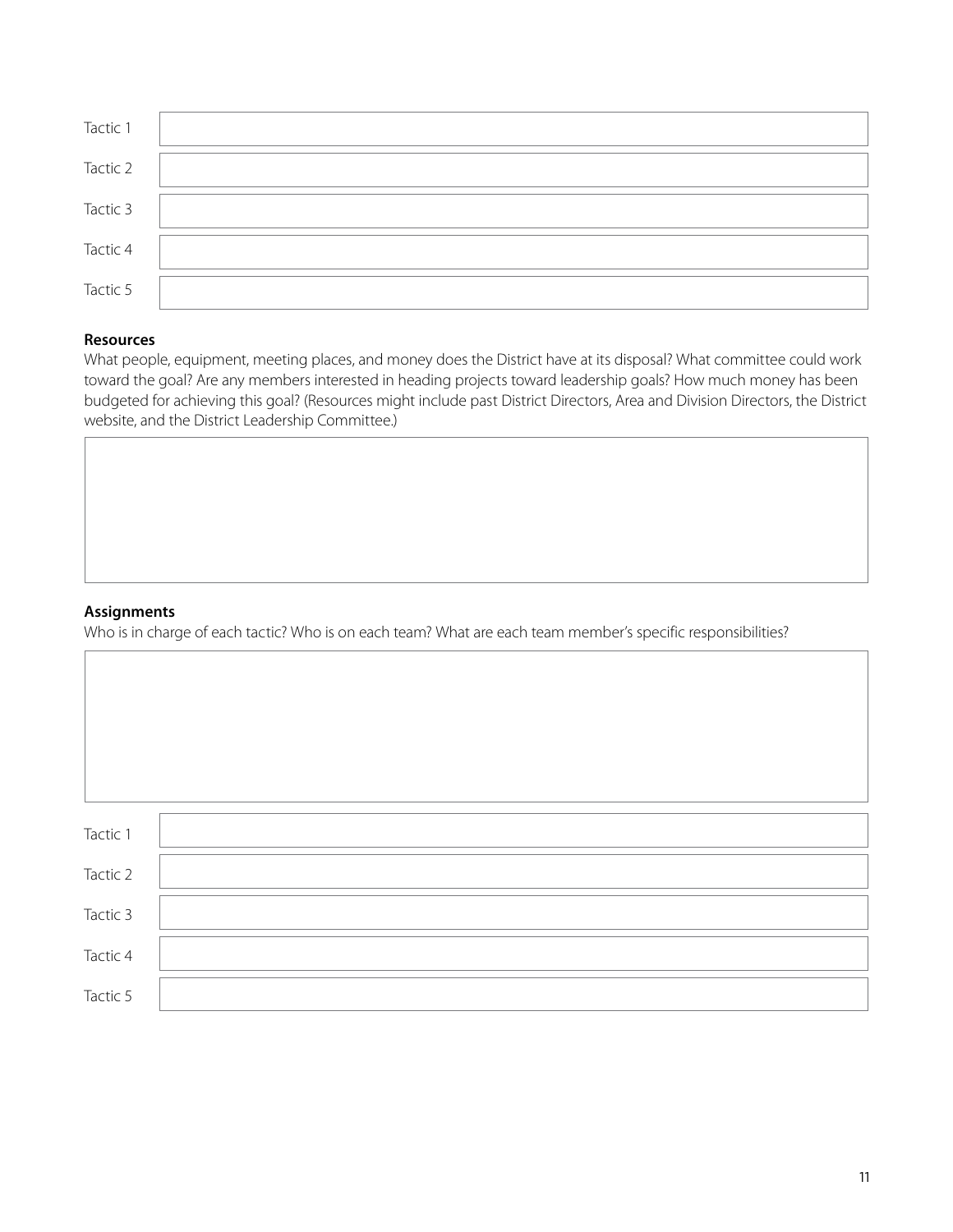## **Timetable**

When will each tactic item begin? When will each tactic item be complete? How will progress be tracked?

| Tactic 1 |  |
|----------|--|
| Tactic 2 |  |
| Tactic 3 |  |
| Tactic 4 |  |
| Tactic 5 |  |

## **Signatures**

| <b>District Director</b>     | Date |
|------------------------------|------|
| Program Quality Director (1) | Date |
| Program Quality Director (2) | Date |
| Club Growth Director (1)     | Date |
| Club Growth Director (2)     | Date |
| Team member and role         | Date |
| Team member and role         | Date |
| Team member and role         | Date |
| Team member and role         | Date |
| Team member and role         | Date |

For your District to qualify for the Distinguished District Program, this entire plan must be submitted online through District Central by September 30.